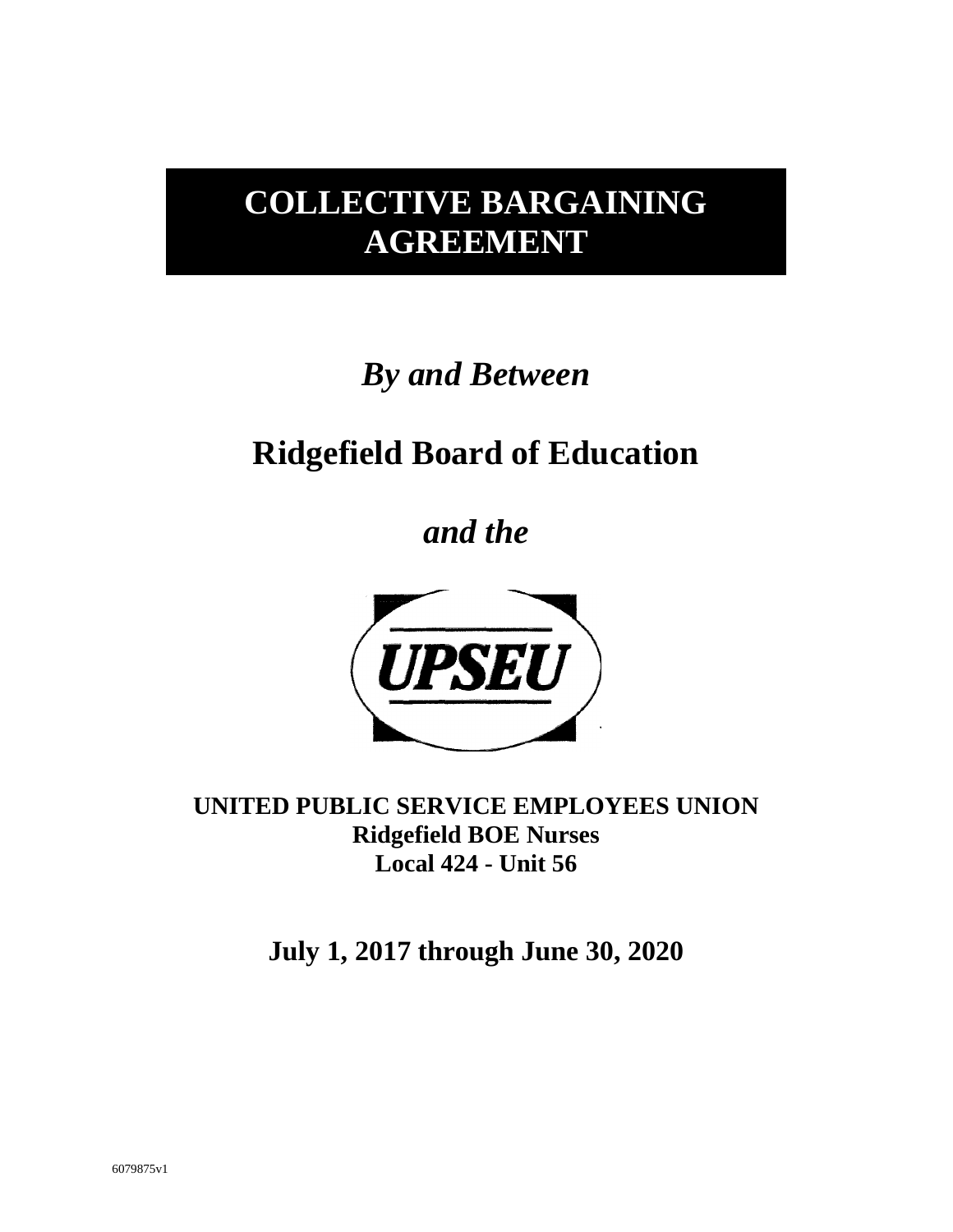## **TABLE OF CONTENTS**

|                                      | $\overline{2}$ |
|--------------------------------------|----------------|
|                                      | $\overline{2}$ |
|                                      | $\overline{2}$ |
|                                      | $\overline{3}$ |
|                                      | 3              |
|                                      | 3              |
| <b>ARTICLE 9 - HIRING PROCEDURE.</b> | $\overline{4}$ |
|                                      | $\overline{4}$ |
|                                      | 5              |
|                                      | 9              |
|                                      |                |
|                                      | 10             |
|                                      |                |
|                                      |                |
|                                      |                |
|                                      |                |
|                                      |                |
|                                      |                |
|                                      |                |
|                                      |                |
|                                      |                |
|                                      |                |
|                                      |                |
|                                      |                |
|                                      |                |
|                                      |                |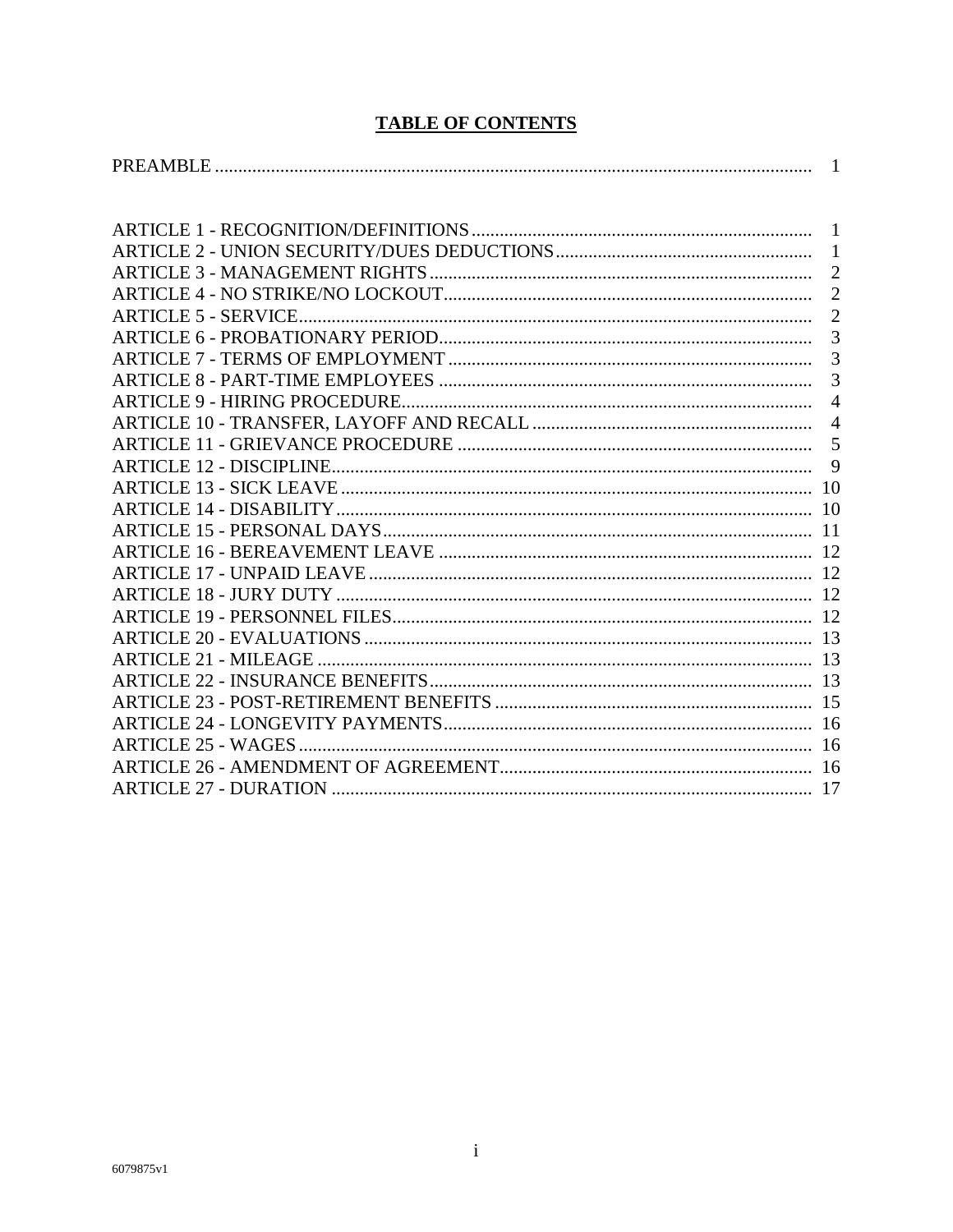This agreement is made and entered into by and between the Ridgefield Board of Education, (hereinafter referred to as the "Board") and Ridgefield BOE Nurses, UPSEU Local 424 - Unit 56, (hereinafter referred to as the "Union"). It is the desire of the parties to the Agreement that the Board, the Union and their respective representatives shall encourage the conduct of business is such a manner as to promote dignity and respect between the parties and to the employees of the bargaining unit. The Board and the Union shall not discriminate against any employee on the basis of Union membership or activity.

## **ARTICLE 1 RECOGNITION/DEFINITIONS**

1.1 The Board recognizes the Union as the exclusive bargaining representative for all Nurses employed by the Ridgefield Board of Education who work fifteen (15) hours or more per week, pursuant to Case No. ME-30,030.

1.2 As used in this Agreement, the term "days" shall mean business days, unless otherwise expressly specified in this Agreement.

1.3 As used in this Agreement, the term "Board" shall mean the Ridgefield Board of Education and/or its designated employees/agents, including, but not limited to, the Superintendent of Schools and/or the Superintendent's designee, unless otherwise expressly specified in this Agreement.

## **ARTICLE 2 UNION SECURITY/DUES DEDUCTIONS**

2.1 Employees shall, as a condition of continued employment, either join the Union and pay the regular annual dues uniformly required for maintaining Union membership or pay an annual service fee to the Union not greater than the amount of dues uniformly required of members which represent the costs of collective bargaining, contract administration, and grievance adjustment.

2.2 The Union agrees to defend, indemnify and hold the Board harmless against any and all expenses, liability, suits or claims which arise under this Article and/or from the Board's action in compliance with the provisions of this Article, including but not limited to any or all expenses involved in the termination of a member pursuant to this Article.

2.3 Deductions shall be made bimonthly for twenty-two (22) pay periods from September through June. For newly hired employees, deductions shall start no later than thirty (30) days after the date of hire. Following each pay period for which the aforesaid deductions are made, the Board will forward to the Union a check in the amount deducted from employee's paychecks during that pay period in accordance with this Article together with a list of employees from whose paychecks such deductions are made.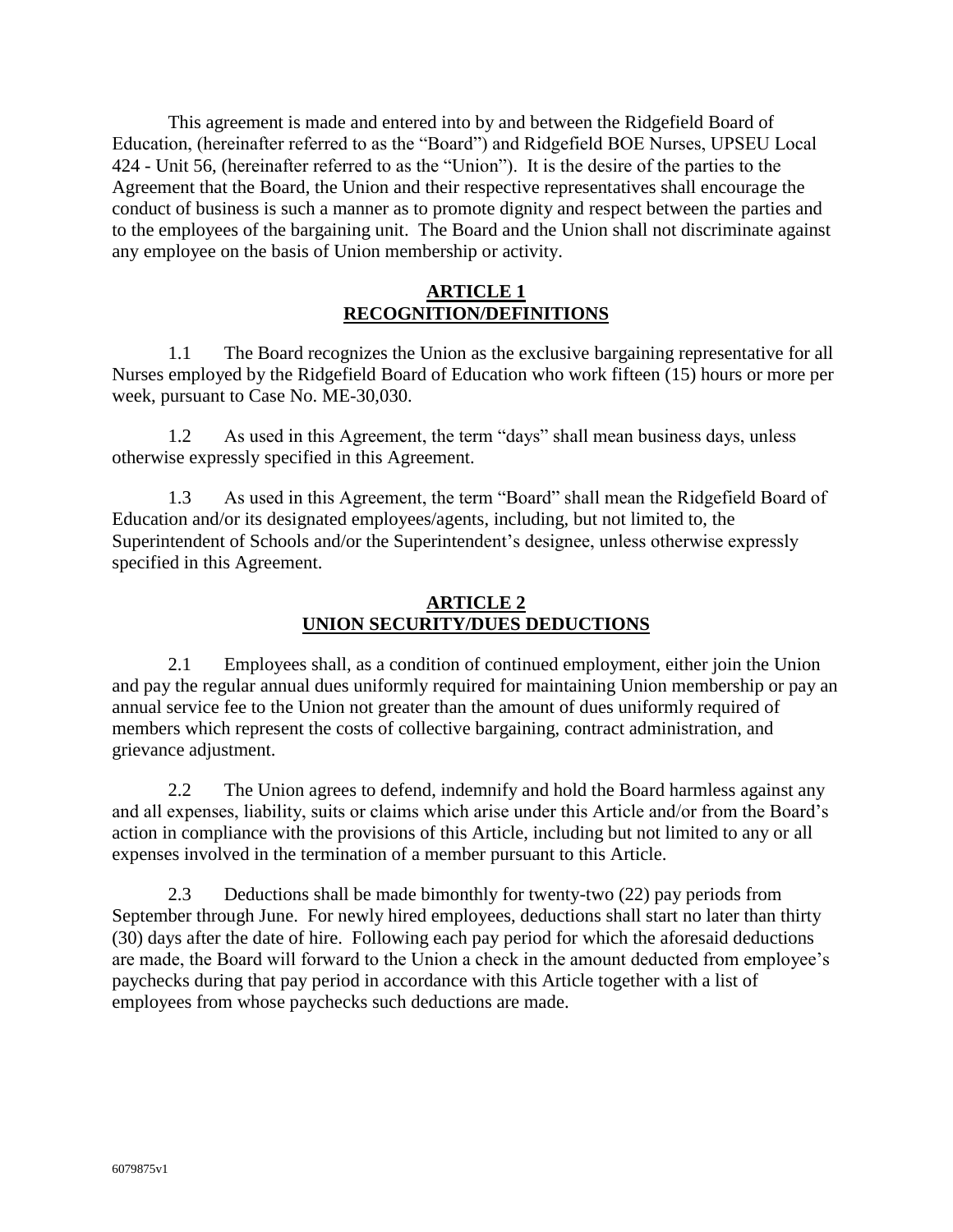#### **ARTICLE 3 MANAGEMENT RIGHTS**

3.1 There are no provisions in this Agreement that shall be deemed to limit or curtail the Board in any way in the exercise of the rights, powers and authority which the Board had prior to the effective date of this contract unless and only to the extent that the provisions of this Agreement specifically curtail or limit such rights, powers and authority.

The Union recognizes that the Board's rights, powers and authority include, but are not limited to, the right to manage its operation; direct, select, decrease and increase the work force, including hiring, promotion, demotion, transfer, suspension, discharge or lay-off; the right to make all plans and decisions on all matters involving its operation; the scheduling of operations, the materials to be used, and the right to introduce new and improved methods and facilities and to change existing methods and facilities; to maintain discipline and efficiency of employees, to prescribe rules to that effect; to determine the qualifications of employees, to establish and to modify job descriptions.

3.2 The above rights, responsibilities and prerogatives are inherent in the Board of Education and the Superintendent by virtue of statutory and charter provisions and are not subject to delegation in whole or in part. Those inherent management rights not restricted by a specific provision of this Agreement are not in any way, directly or indirectly, subject to any grievance procedure.

#### **ARTICLE 4 NO STRIKE/NO LOCKOUT**

4.1 Neither the Union nor any employee included in this Agreement shall engage in, induce, or encourage any strike, work stoppage, slowdown or refusal to render services, nor shall there be a lockout by the Board in any part of the Board's operations.

## **ARTICLE 5 SERVICE**

5.1 Service is defined as length of service with the Board in a bargaining unit position. No employee shall accrue service until satisfactorily completing his/her probationary period.

5.2 The Board shall provide the Union with a copy of the length of service list as of July 1<sup>st</sup> each year.

5.3 An employee who returns to work after an authorized leave (not to exceed one year) shall receive credit for his/her prior service wages and longevity.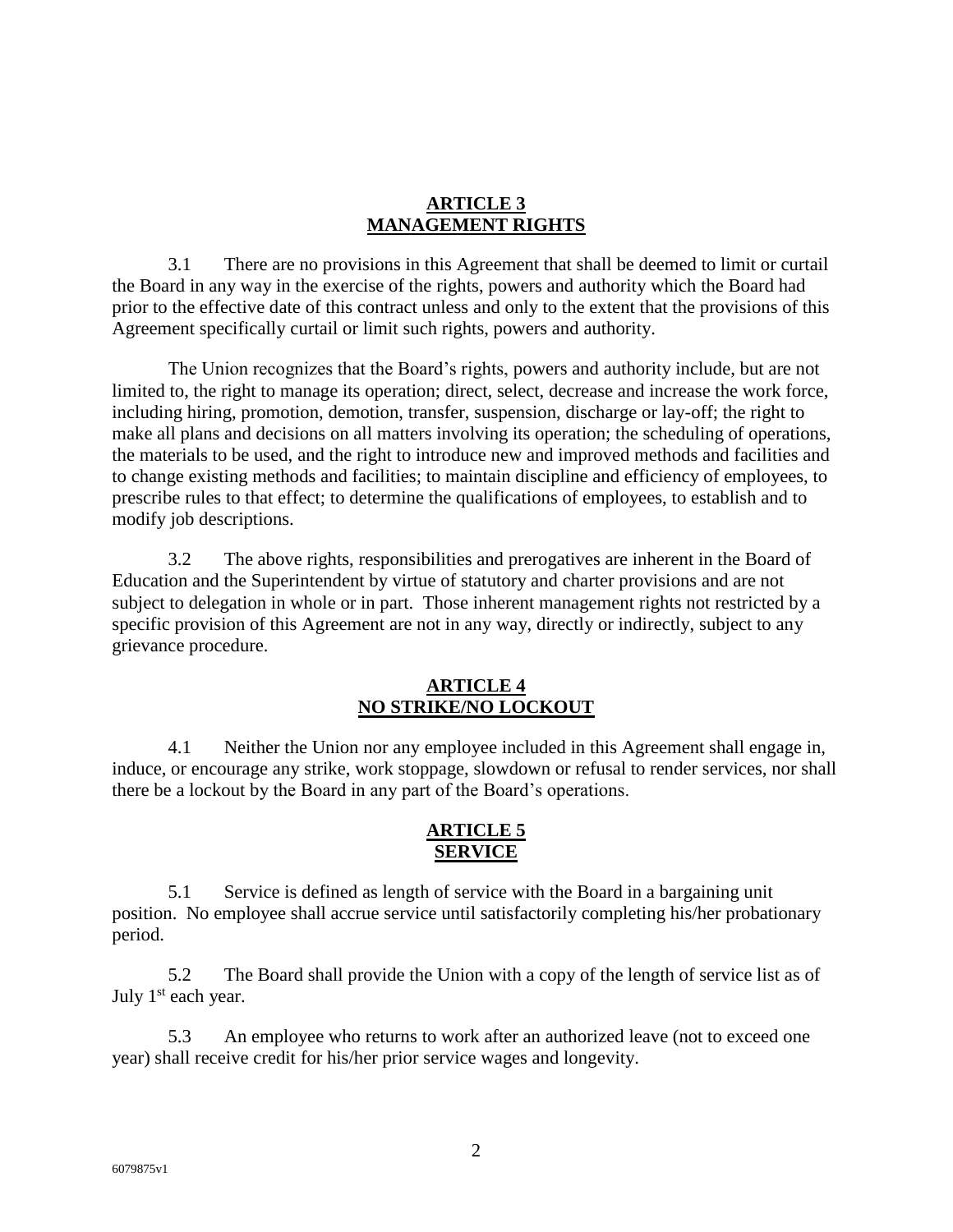## **ARTICLE 6 PROBATIONARY PERIOD**

6.1 Newly hired employees shall be subject to an initial probationary period of six (6) months. During this period, the discipline and dismissal provisions of this Agreement are not subject to the grievance procedure.

## **ARTICLE 7 TERMS OF EMPLOYMENT**

7.1 Nurses will be present and on duty each school day for thirty (30) minutes in addition to the length of the school day, with a starting time to be established by the Board of Education.

7.2 The work year shall conform to the school calendar and six (6) additional full work days (which is six hours and thirty minutes), which may include days before and after the school year, as well as professional development days. Such additional days shall be scheduled by the Board, with nurses provided advance notice. In addition, nurses may be required to work up to four (4) additional hours with pay per month, with advance notice, for training, meetings and other work required or assigned by the administration.

7.3 When there is a delayed opening, nurses shall be at the school fifteen (15) minutes prior to the beginning of the student school day. Upon early dismissal for inclement weather, nurses may leave after the last student bus departs with the approval of the building supervisor. An employee who believes his/her safety is jeopardized by remaining at work after students have been dismissed may ask his/her supervisor for permission to leave. If the supervisor approves the request, the lost time shall be treated as an excused absence. If the supervisor does not grant the request, the employee may utilize any available personal time or take unpaid leave.

7.4 When employees are required by the Board to attend job-related training or professional development outside of a regularly scheduled work day, the employees shall attend such training with pay. The parties may consult with one another concerning possible topics for professional development.

7.5 Employees shall receive overtime pay for all hours worked in excess of eight (8) hours per day and/or forty (40) hours in a work week.

## **ARTICLE 8 PART-TIME EMPLOYEES**

8.1 Part-time employees are those employees who are regularly scheduled to work less than thirty-five (35) hours per week.

8.2 For part-time employees, sick days, personal leave and longevity benefits shall be pro-rated based upon the ratio of employee work hours to thirty-five (35) hours a week.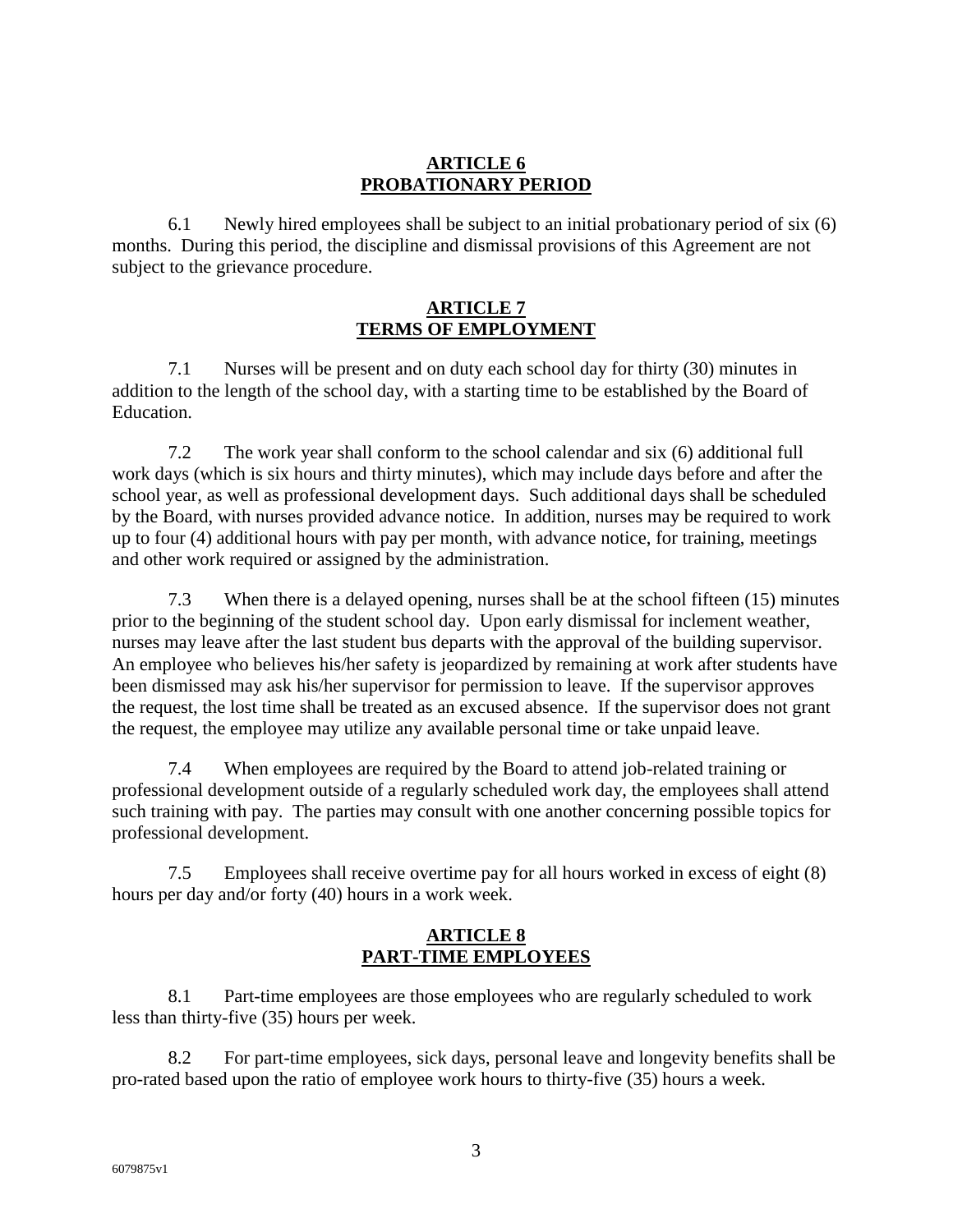#### **ARTICLE 9 HIRING PROCEDURE**

9.1 When a bargaining unit position becomes available in the Ridgefield Public School System, the Director of Personnel shall post a memo in all buildings and on the Ridgefield Public School website for five (5) working days and send a copy to the Unit President, announcing the opening which is available. All bargaining unit employees who apply and meet the minimum qualifications of the posting for the available position shall be interviewed for the position if they so desire. All bargaining unit applicants shall be notified that the position has been filled within five (5) days of the appointment. The Union will be notified of all new employees who are hired by copy of the letter of appointment, on the date the letter is issued. The Union will identify one individual who shall receive this notice.

9.2 When specialized nursing assignments or skills are required, the Board retains the ability to hire temporary non-union employees to perform nursing duties. Should a reduction in force be required, non-union employees shall be laid off prior to union employees, provided the union employee is qualified and able to perform the assignment.

## **ARTICLE 10 TRANSFERS, LAYOFF AND RECALL**

10.1 Any employee desiring to transfer to another position may file a request to do so with the Director of Personnel. However, nothing shall obligate the Board to grant such a request.

10.2 Prior to effectuating an involuntary transfer, the Director of Personnel shall meet with the Unit President and the employee to discuss the transfer. Any member transferred involuntarily will be transferred to a comparable position with a comparable hourly rate, if available. In all cases the final decision will be left to the Superintendent of Schools.

10.3 When the Superintendent's proposed budget includes the elimination or reduction of a nurse position, the Union will be notified in writing. In the event of a layoff, the following order of priority shall prevail:

- a. Probationary employees;
- b. Seniority shall prevail provided that the ability, performance and qualifications of the affected employees are equal in the opinion of the Personnel Director. When a part-time employee's position is eliminated, the employee is eligible for other part-time positions, or given the option to apply for an available full-time position. If the employee does not wish to accept a full-time position which is offered, the employee will be put on the recall list.

10.4 An employee shall be recalled for a vacant position for which he/she is qualified, in the opinion of the Director of Personnel, and will not lose service credit upon reinstatement. If there is more than one employee on the recall list, employees will be selected by the Director of Personnel based on ability, qualifications, and performance. When employees are equal in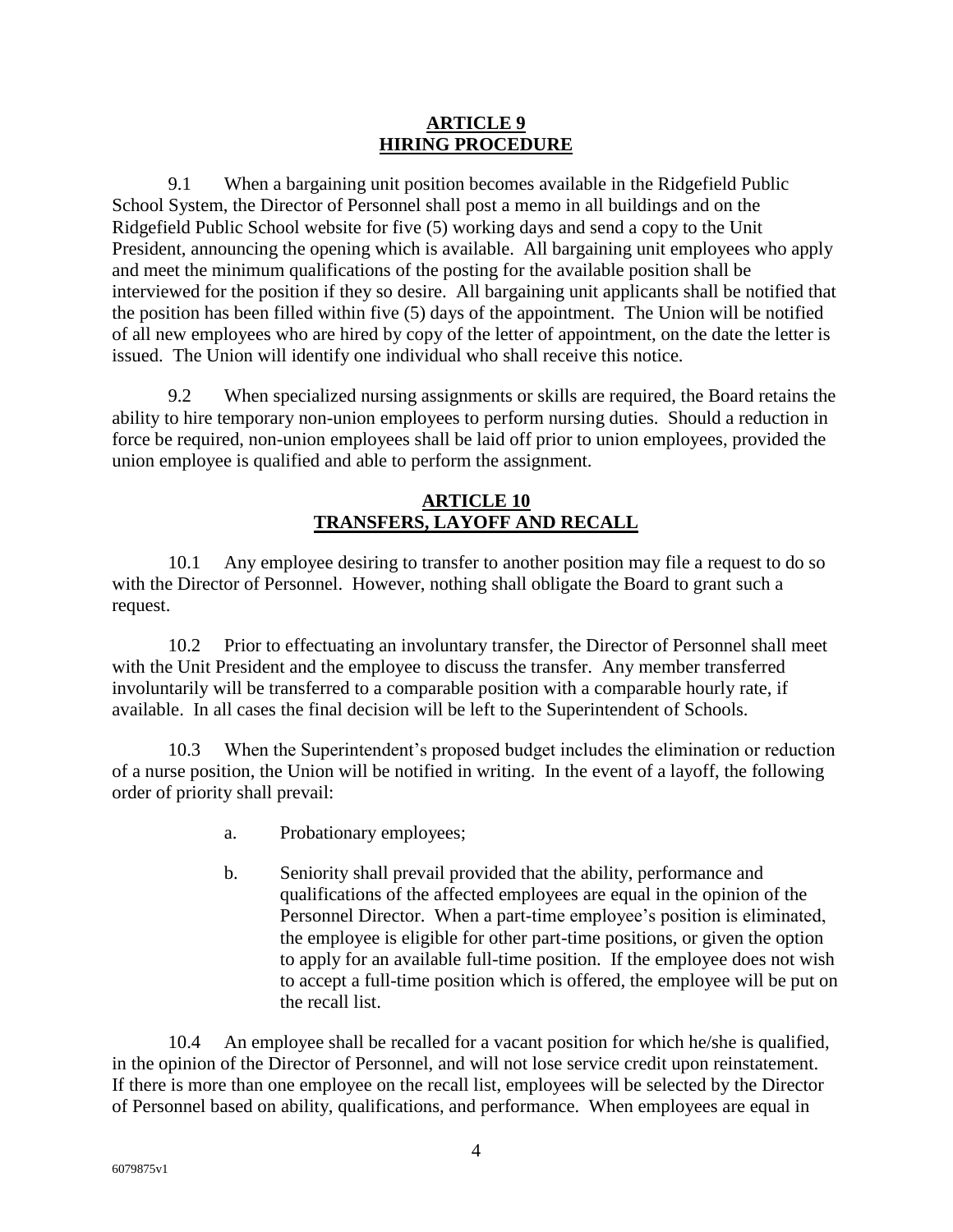qualifications, ability and performance, in the opinion of the Director of Personnel, seniority will prevail. The names and addresses of those employees laid off will remain on a recall list until the second August 15th following the date of the employee's layoff. If direct contact cannot be made within five (5) days, employees will be contacted at their last known address by certified mail, return receipt requested, and will have ten (10) days to contact the Director of Personnel to signify acceptance of the position offered. The name of any laid-off employee who refuses the offer of a position shall be removed from the recall list. A former employee who was laid-off from a full-time position and thereafter refuses or accepts recall to a part-time position shall retain his/her recall rights to a full-time position.

### **ARTICLE 11 GRIEVANCE PROCEDURE**

11.1 The Board and the Union agree that problems which may arise affecting the working conditions of employees should be solved at the lowest possible administrative level and therefore encourage informal meetings when mutually desirable to accomplish this. All parties agree that proceedings shall be kept confidential to the extent allowed by law.

## 11.2 Definitions

- a. "Grievance" is hereby defined to mean a written complaint, filed in accordance with the procedure hereinafter set forth, by an employee(s) claiming an alleged violation, misinterpretation or misapplication of an explicit provision of this Agreement by the Administration or the Board.
- b. "Grievant" is hereby defined as an employee(s) filing a Grievance.
- c. "Days" is hereby defined to mean a normal work day for employees. For the time period following the end of the student school year until the beginning of the school year, "days" is defined as a day in which the Central Office is open for business.

## 11.3 Time Limits

- a. Time limits hereinafter set forth for processing a Grievance from one level to another should be considered as maximum and may be changed only by written agreement between the Grievant and the Administrator involved at that level.
- b. Any Grievance which is not presented or processed by the Grievant within the maximum time limits set forth herein will be deemed resolved in accordance with the position of the Administrator involved at that Level preceding the Level where the default in submitting the Grievance occurred. If any response to a Grievance is not given by the Principal/Supervisor, the Director of Personnel, the Superintendent or the Board within the time limits set forth herein for such responses, the Grievant will have the option to proceed to the next Level without waiting for such response.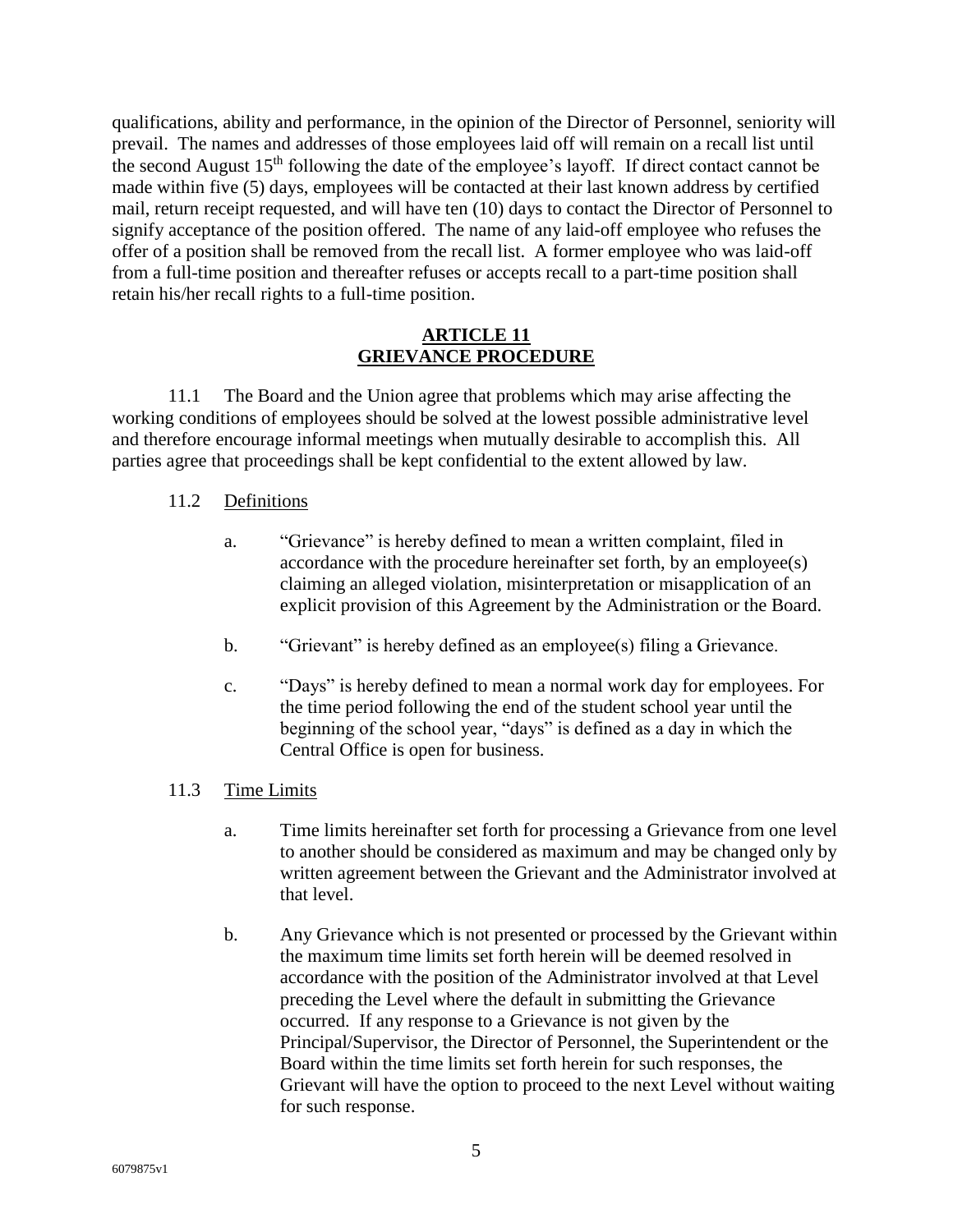#### 11.4 Informal Procedures

a. If an Employee believes that she/he has a Grievance, she/he may discuss the matter with her/his principal/administrative supervisor or any appropriate administrator designated by the Board in an effort to resolve the problem informally. Said discussion must occur within five (5) days of the incident giving rise to the Grievance. If the Grievance is not resolved within five (5) days of said discussion, the Grievant shall notify the Union no later than ten (10) days after the incident giving rise to the Grievance.

11.5 The following procedures shall be followed exclusively in the processing of a Grievance:

a. Level One: Principal/Supervisor

The employee(s) may pursue the Grievance by filing the Grievance with the principal/administrative supervisor in writing with a copy to the Personnel Director. Said filing must occur within twenty (20) days after the incident giving rise to the Grievance. The Principal/Supervisor shall respond to the Grievance in writing within five (5) days following her/his receipt of the Grievance. Said response will not be used as precedent or as evidence in any other Grievance, whether or not it resolves the Grievance to which the response is directed. However, if there is a failure to live up to the resolution, the Grievance may become evidence in further procedures relative to that same Grievance. To expedite the processing of a Grievance on behalf of itself or a number of Employees identically affected which cannot be resolved at Level One, the Grievant may initiate a formal Grievance at Level Two within twenty (20) days after the incident giving rise to the grievance provided that any Principal/Supervisor concerned has been so informed.

- b. Level Two: Director of Personnel
	- (1) If the Grievant is not satisfied with the disposition of her/his Grievance at Level One, or if no response has been rendered within the five (5) day period provided for the Principal's/Supervisor's response at Level One, and grievant wishes to proceed further, grievant must file the grievance, together with principal's/supervisor's response, if any, with the Director of Personnel within ten (10) days after Grievant's receipt of the Principal's/Supervisor's Level One response, or within ten (10) days following the expiration of the period provided for the Principal's/Supervisor's response at Level One, whichever is sooner.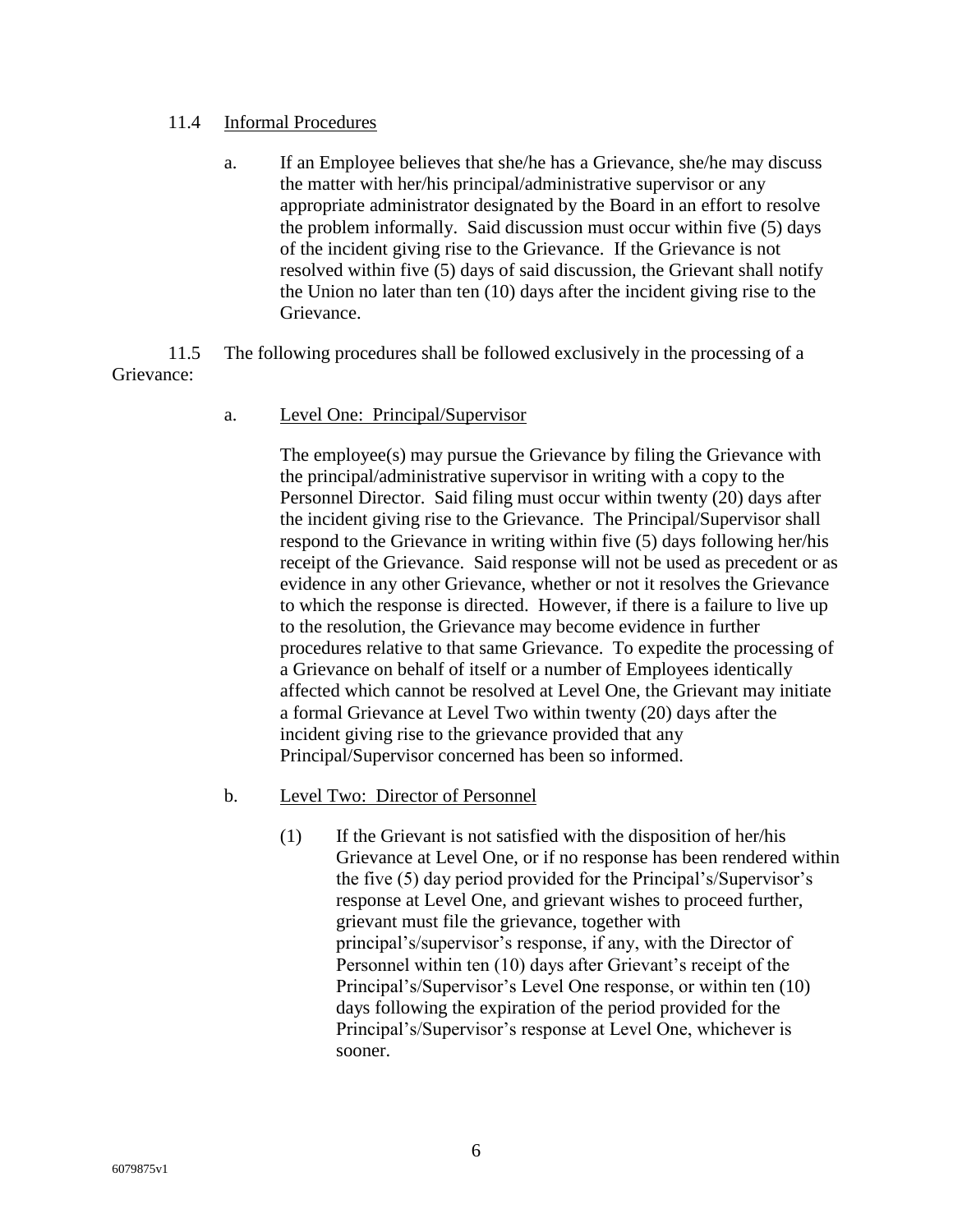(2) Upon timely receipt of the Grievance and the Principal's/Supervisor's response, the Director of Personnel shall cause the Grievance to be investigated and, within ten (10) days after the Director of Personnel's receipt of the Grievance, the Director of Personnel shall meet with the Grievant to discuss the Grievance. Within ten (10) days after the conclusion of said meeting between Grievant and the Director of Personnel, the Director of Personnel shall respond to the Grievance in writing and transmit said response to Grievant.

#### c. Level Three: Superintendent of Schools

- (1) In the event that the Grievant is not satisfied with the disposition of her/his Grievance at Level Two, or in the event that no response has been rendered within the ten (10) day period provided for the Director of Personnel's response at Level Two, and Grievant wishes to proceed further, Grievant must file the Grievance, together with the Director of Personnel's Level Two response, if any, with the Superintendent within ten (10) days after Grievant's receipt of the Director of Personnel's Level Two response, or within ten (10) days following the expiration of the period provided for the Director of Personnel's response at Level Two, whichever is sooner.
- (2) Upon timely receipt of the Grievance and the Director of Personnel's response, the Superintendent shall, within ten (10) days therefrom, meet with the Grievant to discuss the Grievance. Within ten (10) days after the conclusion of said meeting between the Grievant and the Superintendent, the Superintendent shall respond to the Grievance in writing and submit said response to the Grievant.

#### d. Level Four: The Board of Education

- (1) In the event that the Grievant is not satisfied with the disposition of her/his Grievance at Level Four, or in the event that no response has been rendered within the ten (10) day period provided for the Superintendent's response at Level Three, and Grievant wishes to proceed further, Grievant must file the Grievance, together with the Superintendent's Level Three response, if any, with the Board of Education within ten (10) days after Grievant's receipt of the Superintendent's Level Three response, or within ten (10) days following the expiration of the period provided for the Superintendent's response at Level Three, whichever is sooner.
- (2) Upon timely receipt of the Grievance and the Superintendent's response, the Board, or a designated committee of the Board, shall,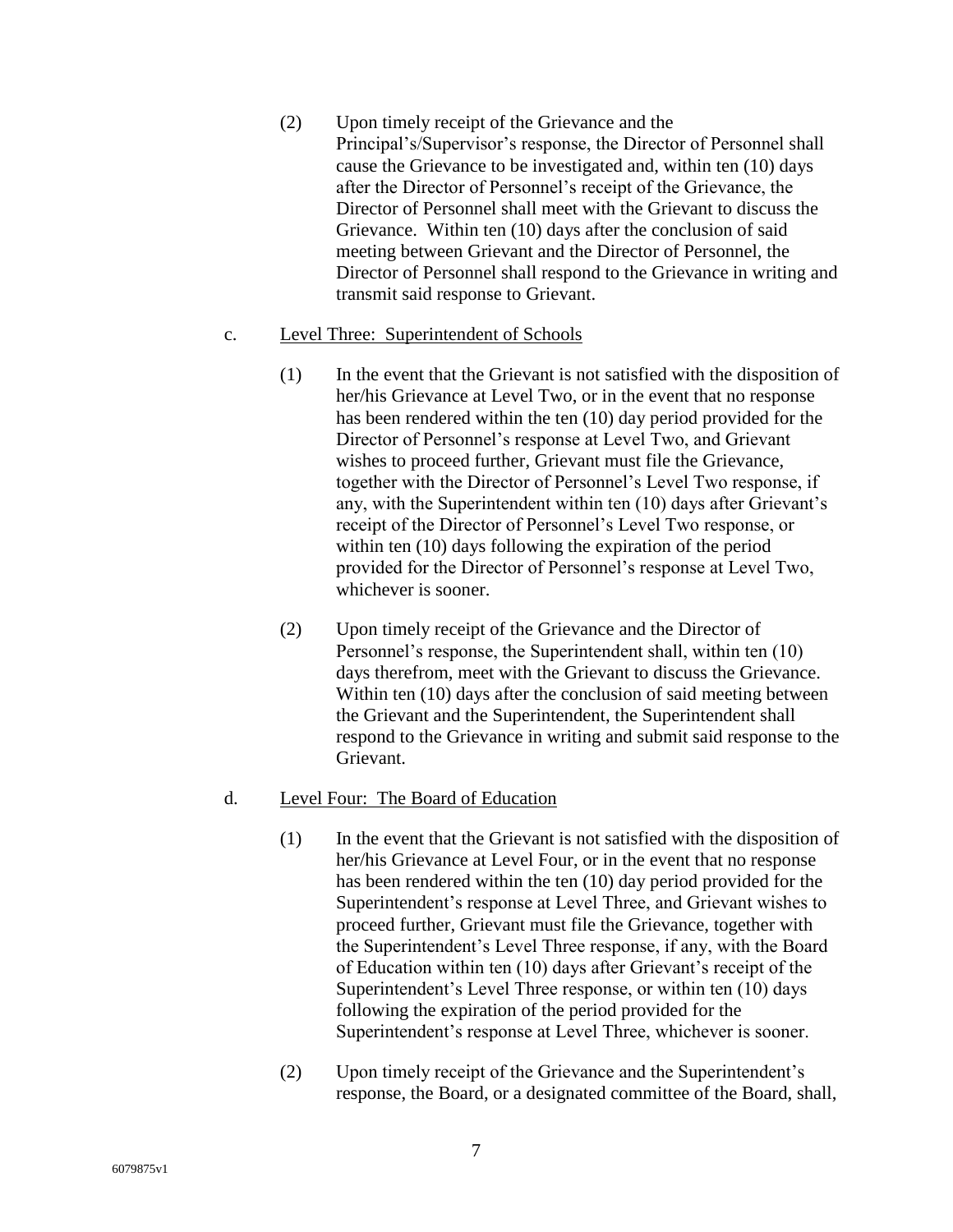within fifteen (15) days therefrom, schedule a meeting to consider the Grievance. Within ten (10) days after the conclusion of said meeting the Board shall render its decision in writing to the Grievance, with a copy to the Union president.

e. Level Five: Arbitration

In the event that the Union is not satisfied with the disposition of the Grievance at Level Three or in the event that no response has been rendered within the ten (10) day period provided for the Board's response at Level Four, and the Union wishes to proceed further, the Union must, within fifteen (15) days following receipt the Board's response or within fifteen (15) days following the expiration of the period provided for the Board's response at Level Four, whichever sooner occurs, submit the Grievance to the American Arbitration Association for arbitration; but all of the following terms and conditions must be followed in order to perfect the right to arbitration:

- (1) The Grievance must involve the interpretation or application of a specific and explicit provision of this Agreement, and will not be arbitrable if it claims a right, benefit or obligation not expressly set forth in this Agreement.
- (2) The submission to arbitration must be made in writing by certified mail, postage prepaid, with a copy to the Superintendent and the Board, postmarked within the ten (10) days immediately following the receipt by the Union of the Board's Level Four response or the expiration of the time period within which the Board is required to respond at Level Four, whichever is sooner.
- (3) The Arbitrator shall be selected in accordance with the Voluntary Labor Arbitration Rules of the American Arbitration Association, which shall also govern the arbitration proceeding.
- (4) The Arbitrator shall hold such hearings as shall be required. The Arbitrator shall be without power or authority to alter, amend, delete or disregard provisions of this Agreement, and shall be without power or authority to make any decision which requires the commission of an act prohibited by law or which violates the provisions of this Agreement.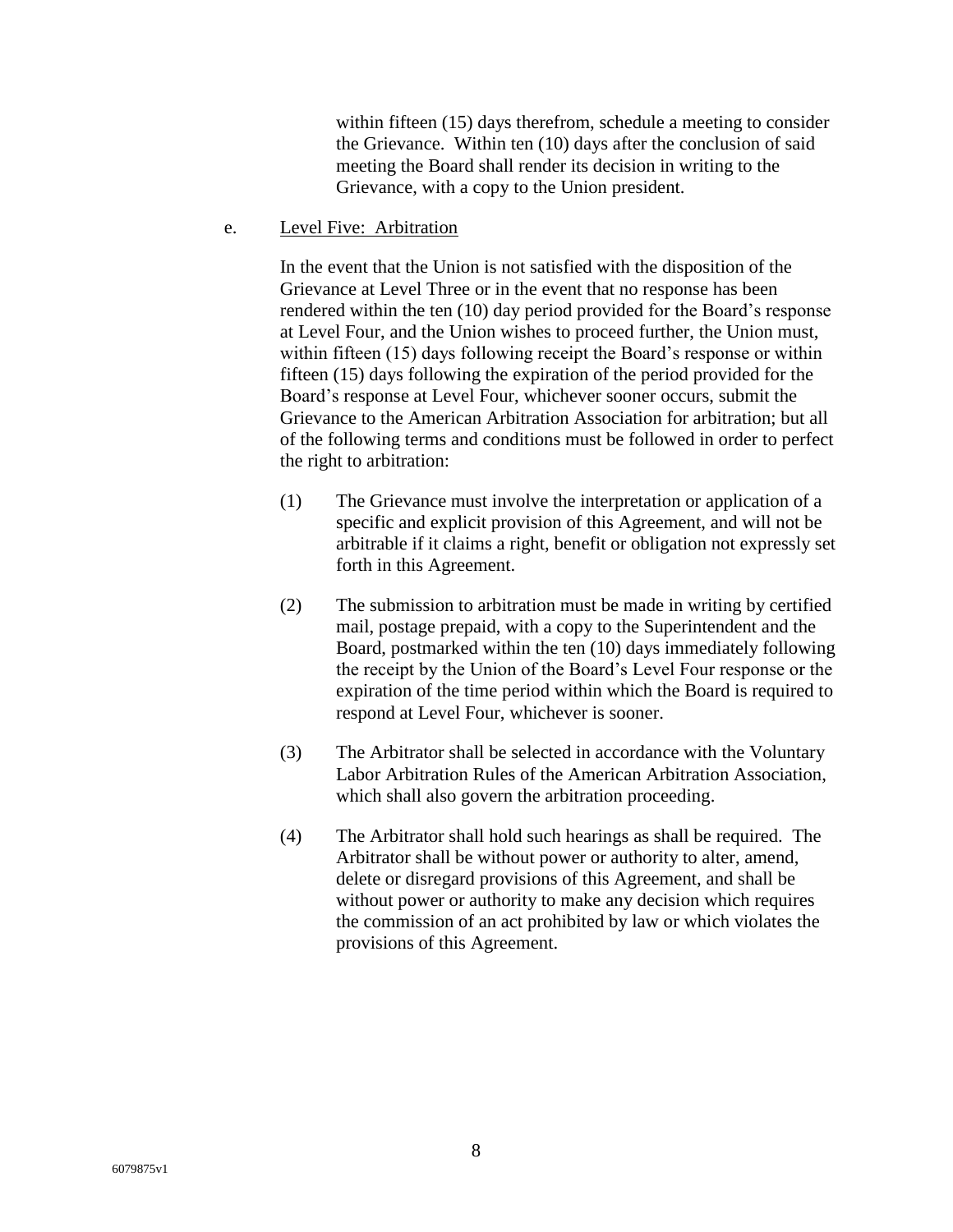- (5) The Arbitrator shall, within (30) days after the close of the hearing or the submission of briefs by the party, render an award in writing setting forth findings of facts, reasoning, and conclusions on the issues submitted. The decision of the Arbitrator shall be final and binding providing nothing shall prevent either the Board or the Union from attempting to modify, vacate, or enforce such decision in court.
- (6) The costs for the services of the Arbitrator shall be borne equally by the Board and the Union.

11.6 Neither the Board nor the Union will take any reprisals against any participant in this Grievance procedure by reason of such participation.

- 11.7 Miscellaneous
	- a. Grievances and responses to Grievances shall be filed separately from the personnel files of the Grievants.
	- b. At meetings held with the Principal/Supervisor, the Director of Personnel, the Superintendent and/or the Board pursuant to Levels One, Two, Three and Four, respectively, Grievant will have the right to be accompanied by Union representative, legal representatives or other persons whose presence has a direct bearing on these proceedings. The Principal/Supervisor, the Director of Personnel, the Superintendent and the Board shall have a corresponding right to legal representation and the right to call pertinent witnesses.
	- c. In those cases where the Grievant's immediate administrative Supervisor is not a Principal, the representative of the Administration at the Level One meeting shall be the Grievant's immediate Supervisor.
	- d. Grievances may be filed through Level Four by an individual, acting with or without the support of the Union. The Union reserves the right to act independently of any Grievant, although only the employee(s) may file a grievance, and may also withdraw from active participation at any level of appeal without jeopardy to the merit of the Grievance. Only the Union may appeal a Grievance to arbitration.

## **ARTICLE 12 DISCIPLINE**

12.1 No employee shall be suspended without pay or discharged except for just cause. The Board may immediately discharge employees for serious offenses, such as, but not limited to:

a. unauthorized leave of absence without a valid reason;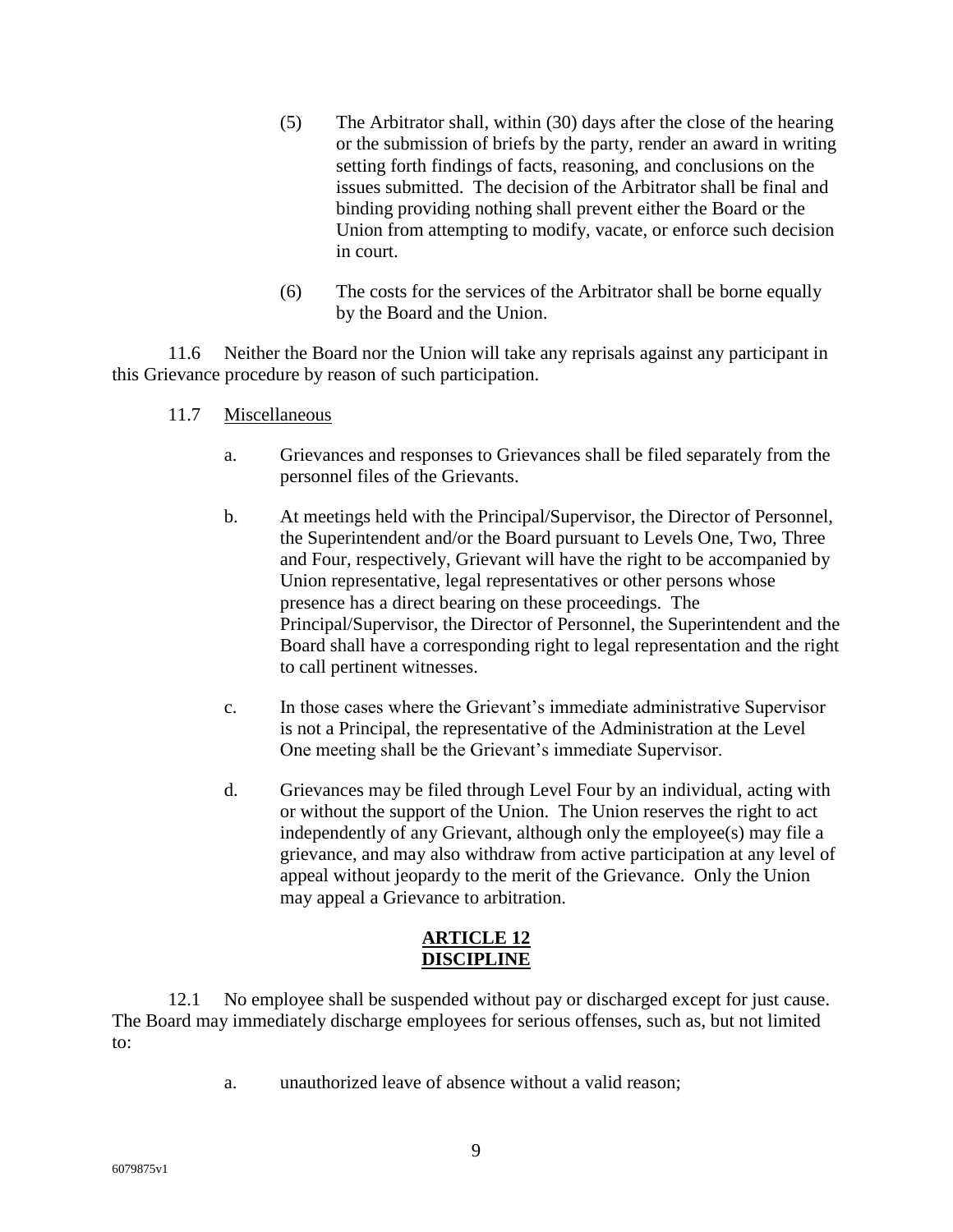- b. possessing or consuming any alcoholic beverage or drugs on school property or reporting to work under the influence of alcohol or drugs;
- c. gambling, fighting, disorderly conduct; conduct which violates common decency and morality or risk to a minor;
- d. theft or dishonesty, willful or negligent damage to property;
- e. other just cause.

The parties encourage informal discussion between the supervisor and employee when discipline is being considered. Less severe offenses shall normally result in a written warning for the first offense, suspension for the second offense, and discharge for the third offense. The Board will send copies of written disciplinary action to the Union Representative and Unit President.

## **ARTICLE 13 SICK LEAVE**

13.1 Sick Leave. A sick day is hereby defined as a day on which the employee is absent from work because he or she is too sick or injured (not job-connected) to report to work or is required to undergo medical consultation or tests which cannot be conducted at a time other than when the employee is scheduled to be at work.

Such absences, as defined above, of five (5) consecutive work days or less shall be termed occasional sick days. Employees shall have available for their use up to a total of ten (10) occasional sick days in any fiscal year. Employees with less than six (6) months of continuous service shall earn occasional sick days at the rate of one-twelfth (.83) of the annual allotment per calendar month of service.

13.2 Each employee may use up to five (5) annual sick days to care for an ill family member. "Family member" is defined as one for whom the employee is the primary care giver and is the employee's parent, spouse, child, step-parent, step-child, parent-in-law or who is domiciled with the employee.

## **ARTICLE 14 DISABILITY**

14.1 Disability leave is hereby defined as a period of absence of more than five (5) consecutive work days during which the employee is too ill or injured (not job-connected) to report to work. To be eligible for disability leave and disability insurance, employees must have completed six (6) months of continuous service. The first ten (10) days of disability leave shall be with continuation of normal base pay if approved by the Director of Personnel. If the Director of Personnel does not approve all or part of the ten (10) days, the employee, at his or her option, may use all or part of his or her unused sick days for the unpaid portion of the ten (10) days of disability leave.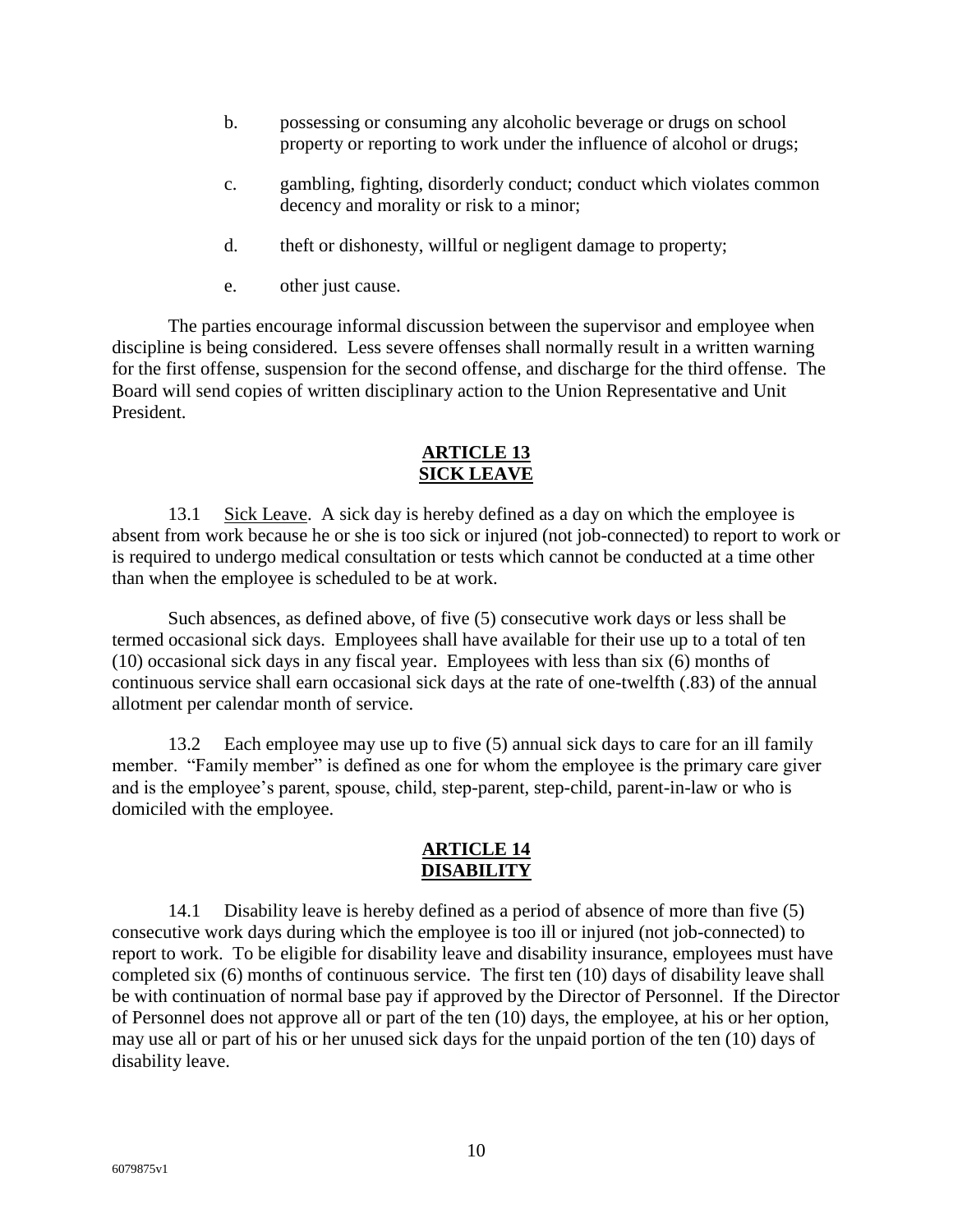14.2 Short-Term Disability Insurance. After the first fourteen (14) calendar days of absence and continuing up to six (6) months from that date, the employee shall be paid sixty-six and two-thirds (66-2/3) percent of his/her base pay as of the date of disability on a weekly basis.

14.3 Long-Term Disability Insurance. After six (6) months of absence and up to the Normal Retirement Date of the Federal Social Security Act, the employee shall be paid fifty (50) percent of his/her base pay on a weekly basis, which shall be inclusive of any primary Social Security disability benefits, any pension benefits from the Town of Ridgefield Pension Plan, and any disability benefits originating from a plan to which the Board of Education or the Town of Ridgefield may have contributed. The dates and periods of eligibility and all questions of coverage shall be determined by the disability insurance policies themselves.

14.4 Workers' Compensation. An employee who is absent from work for more than three (3) consecutive days due to a job-related illness or injury shall receive benefits pursuant to the State of Connecticut Workers' Compensation Law. When an employee qualifies for workers' compensation temporary total disability benefits, such benefits may be supplemented to 100% of the employee's net pay for up to six (6) months.

## **ARTICLE 15 PERSONAL DAYS**

15.1 Personal leave, not to exceed two (2) days per year, non-cumulative, shall be available to employees when emergency or other essential circumstances make absence unavoidable, such as religious holidays, graduation, weddings, court appearances, house closings, attendance at funerals or a serious illness of a member of the employee's immediate family who is in the employee's custodial care. It is understood and agreed that the intent of this section is to provide personal days to employees to aid them during a sincere hardship situation, and employees shall make all reasonable efforts to plan and conduct use of such leave so that it does not conflict with assigned duties.

An employee's request for personal leave with the reason for absence must be submitted to the Director of Personnel at least twenty-four (24) hours prior to the requested absence. If the emergency is so urgent as to make such prior notice impossible, the reason for the absence shall be made orally as soon as practicable, either in person or by telephone, to the Director of Personnel and must later be confirmed in writing. Approval of the requested leave will be decided by the supervisor in response to the employee's request.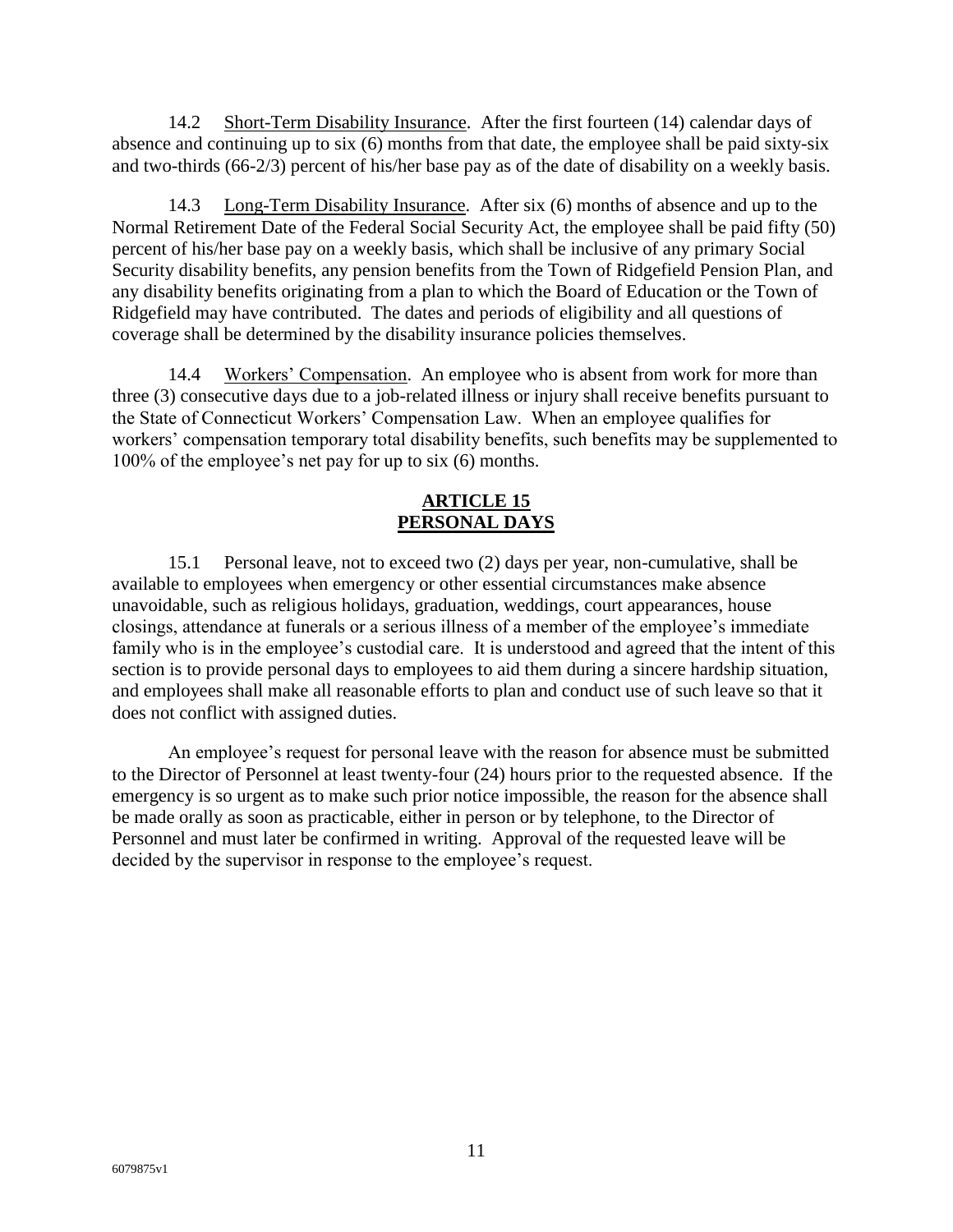#### **ARTICLE 16 BEREAVEMENT LEAVE**

16.1 Each employee will be permitted up to five (5) days of leave without the loss of pay for a death in the immediate family, per occurrence. For the purpose of this section, "immediate family" is defined as the employee's spouse, child, parent, step-parent, step-child, grandparent, sibling, and spouse's parents, sibling and grandparents. In addition, each nurse who is required to be absent from work to attend the funeral of a close friend or family member not included in the definition of "immediate family" will not lose pay for such day, but no nurse shall use more than one (1) such day in any fiscal year. The Superintendent may grant additional days off for such purposes without loss of regular pay.

## **ARTICLE 17 UNPAID LEAVE**

17.1 An employee may be granted an unpaid leave of absence once she/he has completed the probationary period. Such leaves may be granted for a period up to one (1) year. The approval or disapproval of any leave will be at the discretion of the Superintendent and/or designee. Employees desiring such unpaid leave of absence shall make their request to the Director of Personnel at least one (1) month in advance, except in cases of emergency. The employee may continue health and life insurance benefits during the leave by making monthly payments to the Board equal to 100% of the insurance premium cost except as otherwise provided by law. This leave shall not be considered a break in service and the employee shall be reinstated with her/his prior service credit. All annualized paid time off benefits must be exhausted before the commencement of the unpaid leave and no paid time off benefits will accrue during the leave.

#### **ARTICLE 18 JURY DUTY**

18.1 Any employee who is called for jury duty shall receive a rate of pay equal to the difference between regular salary and the jury fee for the period of jury service. Despite the worthy purpose of jury duty, it is recognized that the Board has the responsibility of maintaining an orderly operation of the schools and the Board may make necessary appeals to appropriate authorities for the employee's excusal from jury duty when necessary. Employees shall actively cooperate with the Board in these circumstances when requested to do so. An employee receiving notification of jury duty shall make every effort to immediately report such notice to his/her immediate supervisor.

#### **ARTICLE 19 PERSONNEL FILES**

19.1 The Board of Education shall permit each employee to inspect his/her personnel file. Employees shall receive a copy of their personnel file upon request.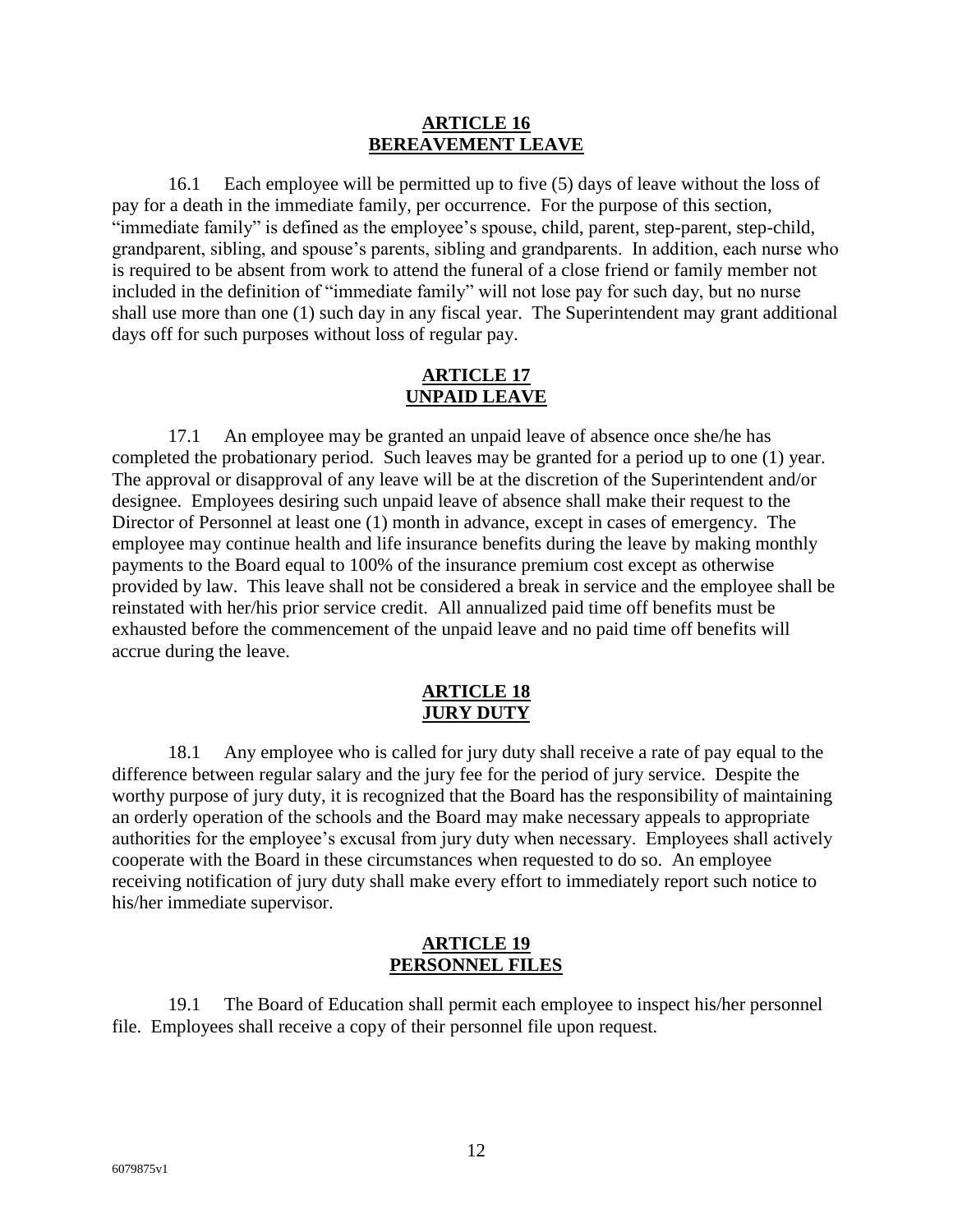#### **ARTICLE 20 EVALUATIONS**

20.1 The Board shall develop and annually administer a performance evaluation process, through its administration, which shall assess, measure and evaluate an employee's performance. The results of performance evaluations may not be grieved through the grievance procedure. The signing of a performance evaluation by the employee does not necessarily constitute agreement with the contents of the evaluation, but signifies receipt of the performance evaluation. No bargaining unit member shall be the sole evaluator of any other bargaining unit member.

## **ARTICLE 21 MILEAGE**

21.1 Mileage for school business travel authorized by the Principal or his/her designee shall be reimbursed at the IRS standard. Such payments will be made quarterly.

## **ARTICLE 22 INSURANCE BENEFITS**

- 22.1 The Board shall provide the following insurances:
	- a. Health Insurance. High Deductible Plan with a Health Savings Account (HD-HSA) as outlined in Appendix A for each eligible employee and his/her eligible dependents (each of whom is hereinafter referred to as "insured"). The HD/HSA Plan has upfront deductibles of \$2000/\$4000 with a fifty percent (50%) employer contribution. Effective July 1, 2019, the HD/HSA Plan has upfront deductibles of \$2250/\$4500.

After the deductible is satisfied, there shall be prescription coverage copayments of \$5/\$20/\$35 to a maximum additional out-of-pocket cost of \$1000/\$2000

- b. Effect July 1, 2019, fifty percent (50%) of the Board's contribution toward the High Deductible will be deposited in the HSA accounts at the time of the Board's first payroll in August, with the remainder deposited at the time of the Board's first payroll in January.
- c. Dental Insurance. Each employee and eligible dependents shall receive dental coverage as provided for in Appendix B.
- d. Life and Accidental Death and Dismemberment Insurance. Each eligible employee shall be covered by a group life insurance policy in the amount of \$100,000.
- e. Or a similar coverage obtained under comprehensive packages.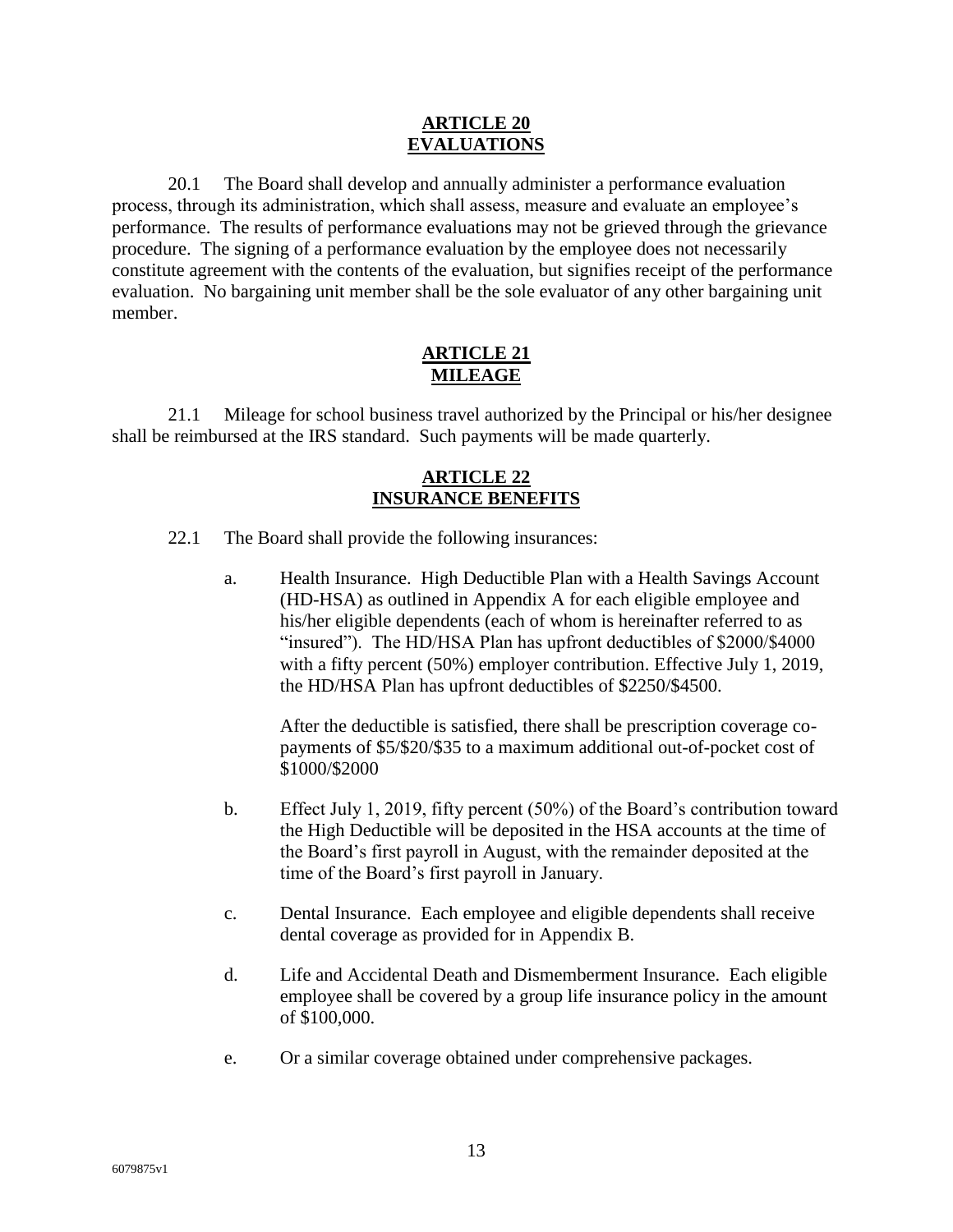22.2 If an employee becomes totally disabled before age 60 and is unable to work, the Life Insurance will be continued until the disability ends or until age 70, whichever is first. The medical insurances will continue for the balance of the calendar year in which the disability occurs, plus one additional calendar year.

22.3 The dates and periods of eligibility and all questions of coverage shall be determined by the insurance policies themselves.

22.4 All covered members shall contribute, by payroll deduction, the following percentages of premium applicable to the specific insurance plans in which the member enrolls:

| High Deductible-HSA Plan |                |                  |  |
|--------------------------|----------------|------------------|--|
| 2017-18<br>$14\%*$       | 2018-19<br>15% | 2019-20<br>15.5% |  |
| Dental Benefit Plan:     |                |                  |  |
| 2017-18                  | 2018-19        | 2019-20<br>15.5% |  |
|                          | $14\%*$        | 15%              |  |

\* Effective upon approval of contract.

22.5 The Board shall maintain a "Section 125" Salary Reduction Agreement which shall be designed to permit exclusion from taxable income of the employees' share of health insurance premiums The Board makes no representations or guarantees as to the initial or continued viability of such a Salary Reduction Agreement, and shall incur no obligation to engage in any form of impact bargaining in the event that a change in law reduces or eliminates the tax exempt status of employee insurance premium contributions. So long as the Board makes a good faith effort to comply with the paragraph, neither the Union nor any employee covered by this Agreement shall make any claim or demand, nor maintain any action against the Board or any of its members or agents for taxes, penalties, interest or other cost or loss arising from a flaw or defect in the Salary Reduction Agreement, or from a change in law which may reduce or eliminate the employee tax benefits to be derived therefrom. This waiver on the part of the Union shall not extend to acts which may be committed by the Board or its agent(s) other than acts in furtherance of the I.R.C. Section 125 plan. In the event the Board implements an expanded Section 125 Plan that includes provisions for Health Care and Dependent Care Expense reimbursement, such expanded Plan will be implemented for this bargaining unit.

22.6 Disputes as to eligibility for coverage and the amounts of benefits payable pursuant to any individual claim are between the individual and the carrier and/or Plan Administrator and shall not be subject to the Grievance and Arbitration Procedure except in the following cases:

> a. The issue of whether an employee meets the requirement that he or she is regularly assigned to work the requisite hours for eligibility;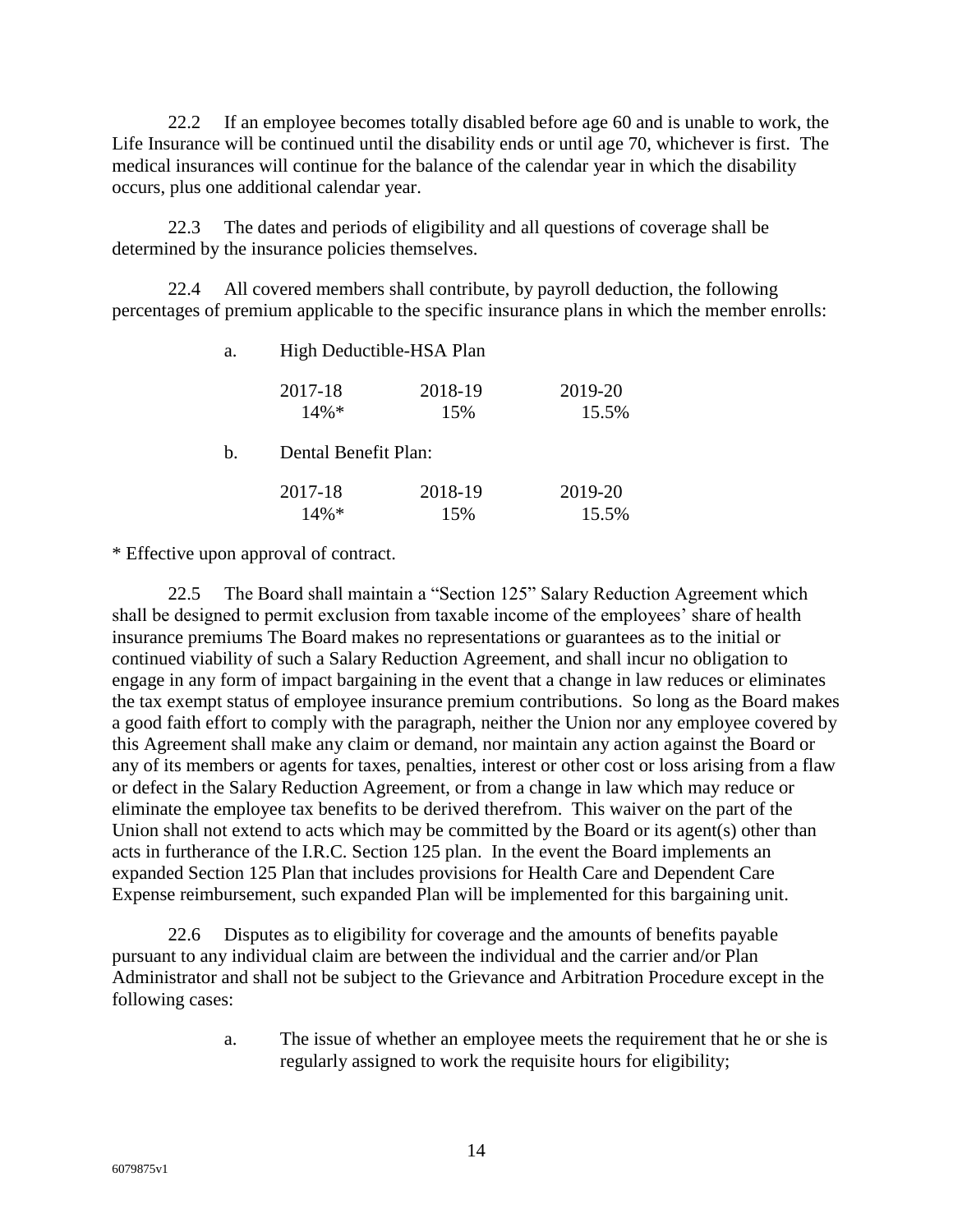- b. The issue of whether the Board provided the coverage specified in the Article;
- c. With respect to coverage provided by the Board as a self-insurer and where the Plan Administrator is a Board Employee, claims filed with the Board which cannot be resolved to the claimant's satisfaction by the Plan Administrator.

22.7 Employees who are scheduled to work thirty (30) hours or more per week shall be eligible for health insurance. Employees who are scheduled to work twenty-seven and one half (27.5) hours or more per week shall be eligible for life and disability insurances.

22.8 Change of Carrier. The Board reserves the right to change plan administrators or insurance carriers or to self-insure or fully insure, provided that the new coverage is comparable to the previous coverage and includes at least 85% of the hospitals and physicians (by visits) who were in the preferred provider network of hospitals and physicians which existed immediately before the change of insurance carrier. The Union shall receive no less than thirty (30) days notification prior to any change of carriers.

### **ARTICLE 23 POST-RETIREMENT BENEFITS**

23.1 Eligible employees are covered under the terms of the applicable Town of Ridgefield Pension Plan. All new hires will receive a copy of the Summary Pension Plan Description.

23.2 Eligible nurses (those retiring with at least thirty-five (35) years of service as a nurse for the Ridgefield Board of Education after having at least twenty years of service in Ridgefield as of July 1, 2013) may participate in the insurance plan that is provided to active nurses until they are eligible for Medicare, at which time they shall participate in Medicare.

Upon retirement, eligible nurses who had at least twenty-five (25) years of service for the Ridgefield Board of Education as of July 1, 2013, who retire on or after July 1, 2013 shall pay thirty percent (30%) of the cost of the applicable coverage (individual, 1-1, family). Upon retirement, eligible nurses who had at least twenty years (20) of service in Ridgefield as of July 1, 2013 shall pay thirty-five (35%) of the cost of the applicable coverage (individual, 1-1, family). Nurses who do not have at least twenty (20) years of service in the Ridgefield Public Schools as a nurse as of July 1, 2013 are not eligible for this benefit.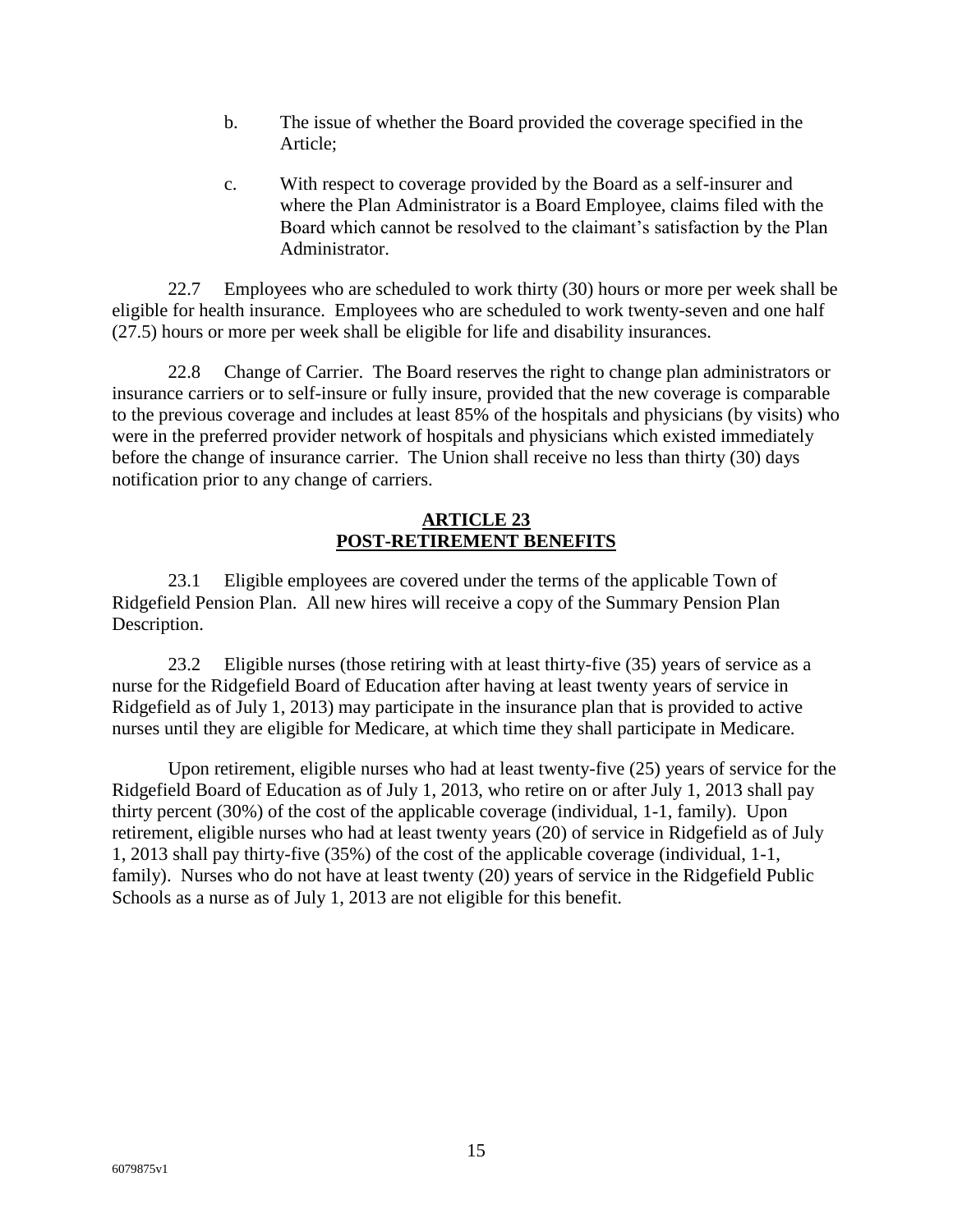#### **ARTICLE 24 LONGEVITY PAYMENTS**

24.1 Longevity. Each employee who has completed five (5) years or more of service as of December 1 shall receive a longevity payment of four hundred dollars (\$400); after completing ten (10) years, six hundred dollars (\$600); after completing fifteen (15) years, eight hundred dollars (\$800), and after completing twenty (20) years, one thousand dollars (\$1000). Longevity payments will be made on the first pay day in December. For less than full-time employees, longevity payments shall be prorated based on their scheduled work hours.

Employees hired after July 1, 2018 are not eligible for this benefit.

## **ARTICLE 25 WAGES**

25.1 The hourly rate for the 2016-17 contract year is \$38.08. This represents a fulltime salary of \$52,007 for the 2016-17 contract year. For the 2017-18 contract year, each nurse will receive a wage adjustment of \$500. The general wage increase for the 2017-18 contract is calculated based on the adjusted full-time salary of \$52,507.

The hourly rate for all nurses covered by this Agreement are \$39.41 retroactively effective as of July 1, 2017; \$40.36 effective July 1, 2018; and \$41.21 effective July 1, 2019.

The hourly rates are set forth below:

| 2017-18 | 2018-19 | 2019-20 |  |
|---------|---------|---------|--|
| \$39.41 | \$40.36 | \$41.21 |  |
| 2.5%    | 2.4%    | 2.4%    |  |

25.2 The Nursing Coordinator shall work ten (10) additional days with pay beyond the work year for nurses as set forth in Article 7.2. The administration shall schedule these days after consultation with the Nursing Coordinator.

25.3 The Nursing Coordinator shall receive an annual stipend equivalent to ten percent (10%) of the annual wages for a full-time nurse.

25.4 Nurses shall be paid over twenty-two (22) pay periods with the twenty-seconded  $(22<sup>nd</sup>)$  pay period representing a "balloon" payment equivalent to 5/26 pay periods. The first payment will be the second pay period following the start of the school year.

## **ARTICLE 26 AMENDMENT OF AGREEMENT**

26.1 It is understood and agreed that this Agreement contains the agreement of the parties, and that it may be amended or altered only by mutual agreement in writing by the parties.